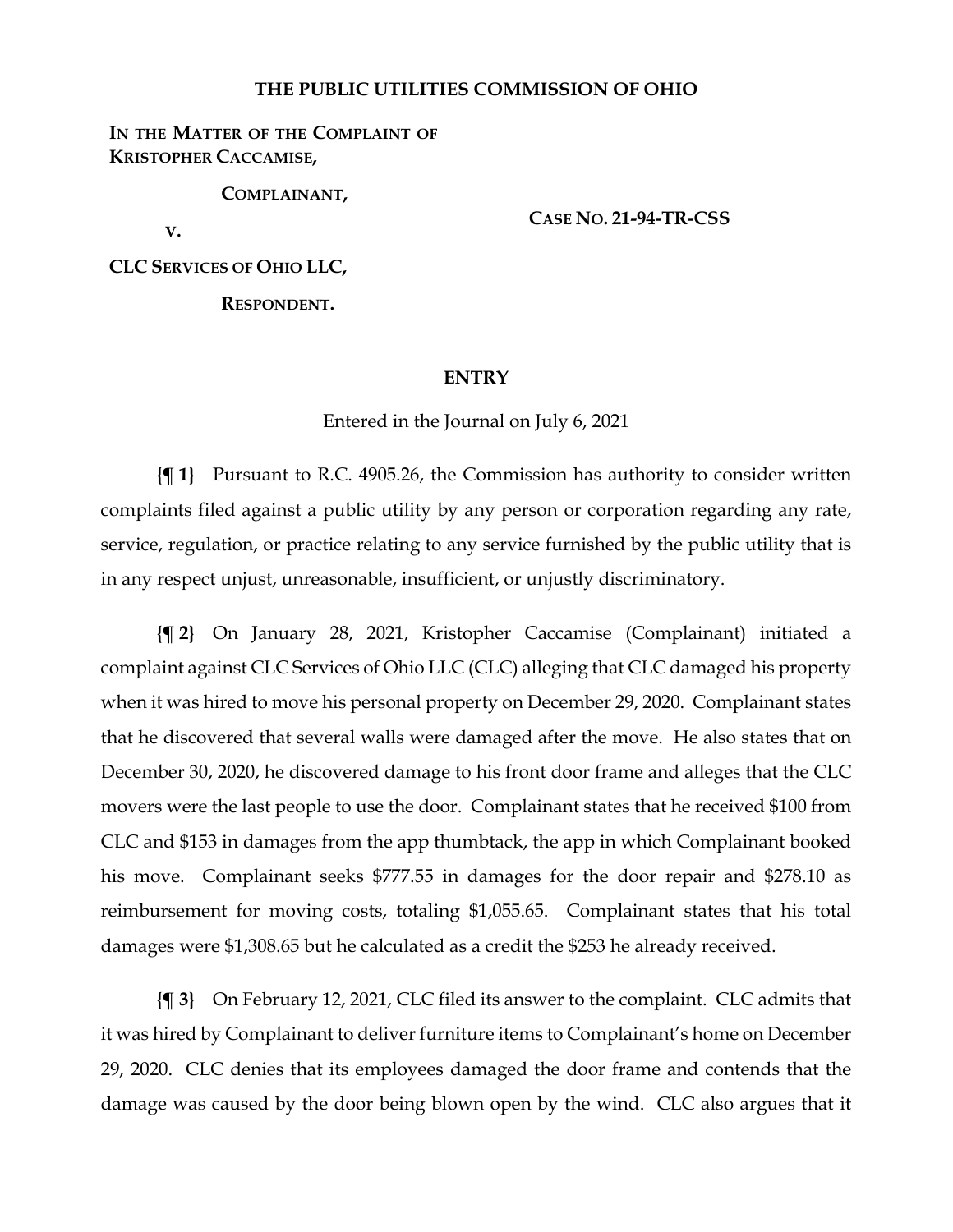should not have to pay for a full door replacement when Complainant alleged that only the door frame was damaged. CLC also states that a settlement was already reached, and a payment was rendered to Complainant in the total amount of \$253.

**{¶ 4}** On June 24, 2021, the attorney examiner scheduled a settlement conference for July 16, 2021.

**{¶ 5}** On July 1, 2021, Complainant called the offices of the Commission with a request to cancel the prehearing conference and dismiss the case. On July 2, 2021, the attorney examiner confirmed on a phone call that Complainant would like to dismiss his case. He stated that he would prefer not to file anything in the docket and would like to dismiss the case based on his verbal representation to the attorney examiner.

**{¶ 6}** The settlement conference previously scheduled for July 16, 2021, is hereby cancelled.

**{¶ 7}** Complainant should file a letter in the docket indicating his intent by July 20, 2021. If Complainant does not file anything in the docket by July 20, 2021, the Commission will consider dismissal.

**{¶ 8}** It is, therefore,

**{¶ 9}** ORDERED, That the settlement conference previously scheduled for July 16, 2021, be cancelled. It is, further,

**{¶ 10}** ORDERED, That Complainant file a letter in the docket indicating his intent by July 20, 2021 or the Commission will consider dismissal. It is, further,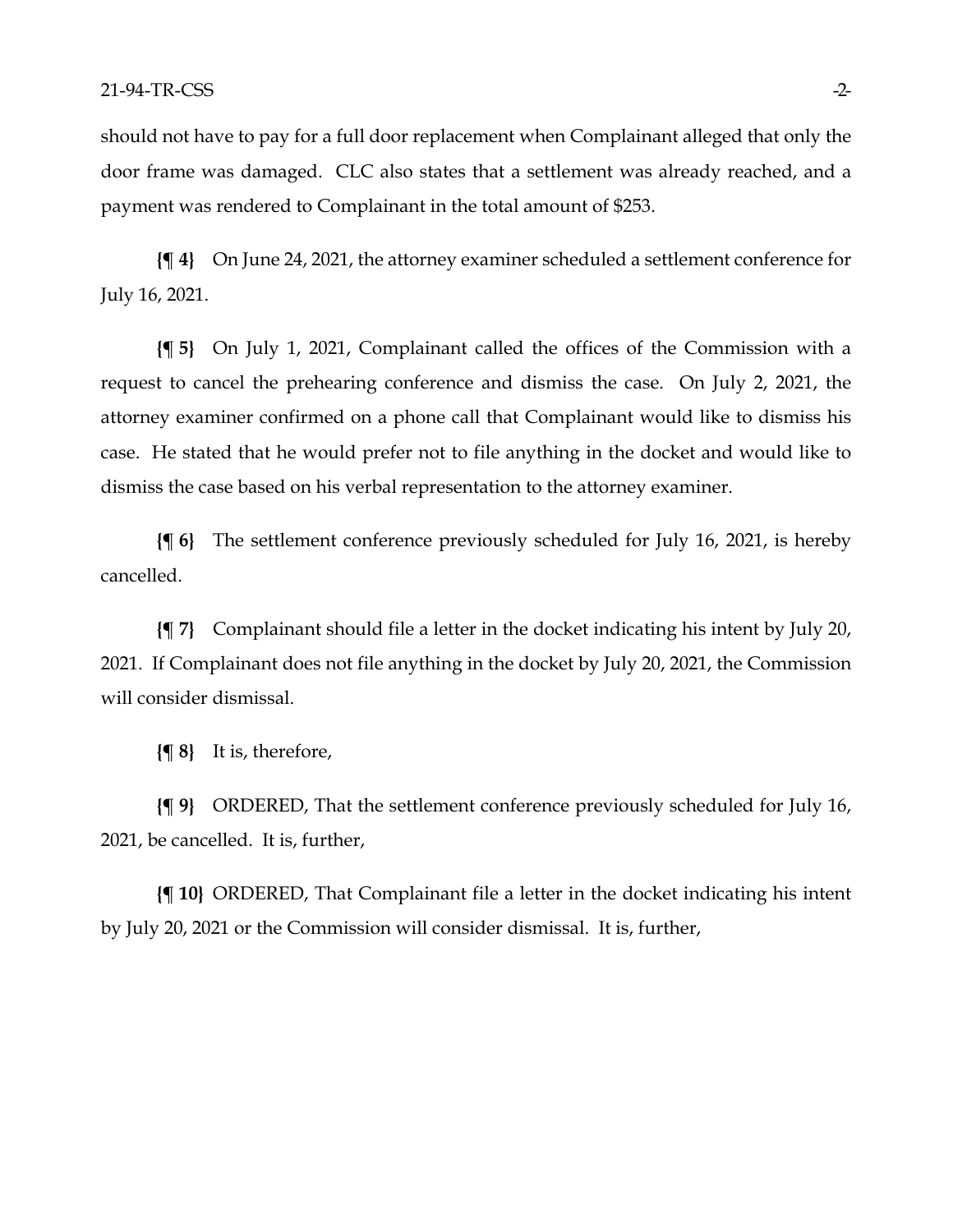**{¶ 11}** ORDERED, That a copy of this Entry be served upon each party of record.

## THE PUBLIC UTILITIES COMMISSION OF OHIO

*/s/ Jacky Werman St. John*

By: Jacky Werman St. John Attorney Examiner

GAP/kck